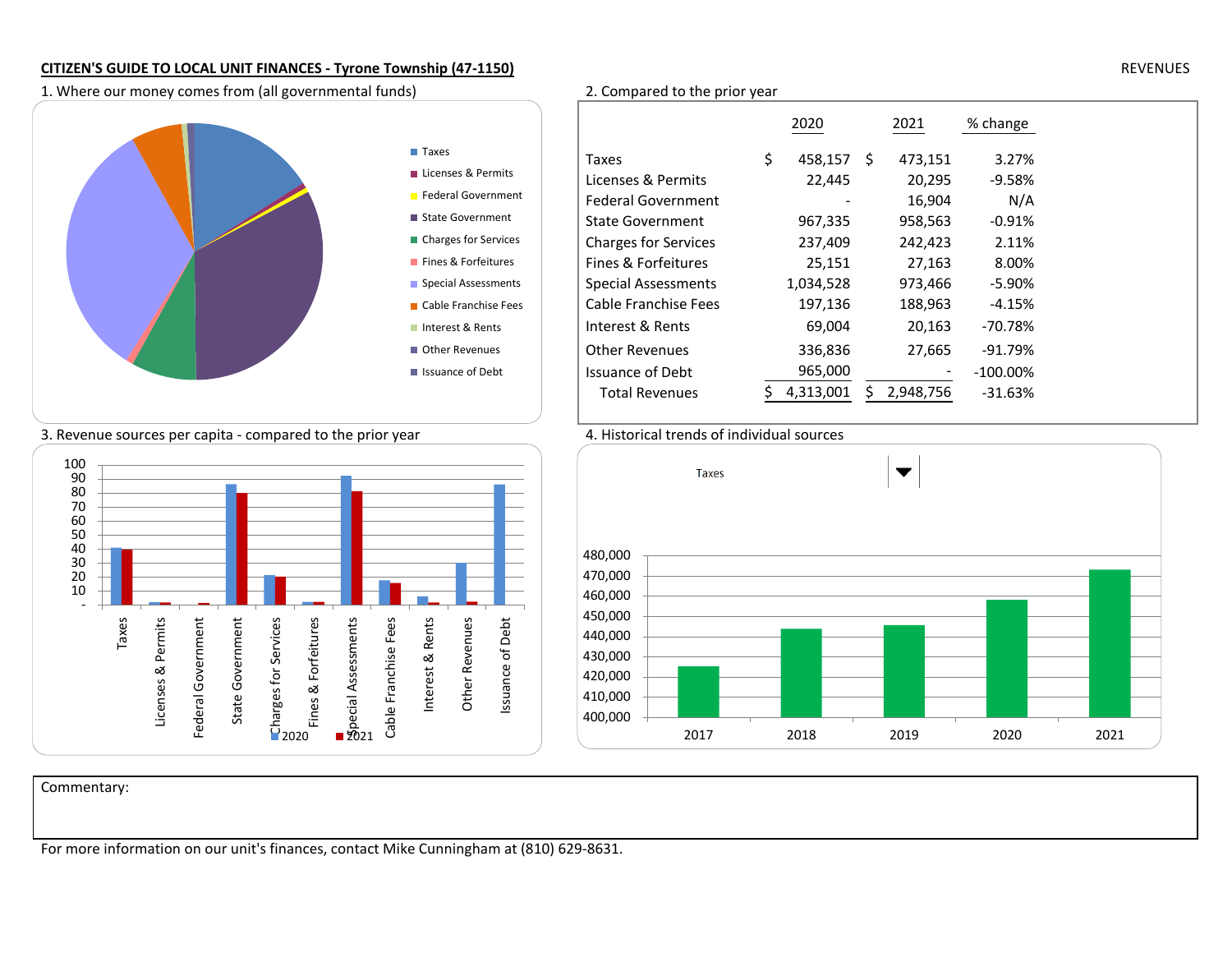**Police & Fire** 

Culture

Debt Service

1. Where we spend our money (all governmental funds) 2. Compared to the prior year

2020 <sup>2021</sup> % change General Government  $\frac{1}{5}$  602,244<br>Police & Fire 585,595 602,244 \$ 579,423 -3.79%<br>585,595 634,327 8.32% 8.32% Police & Fire 634,327 8.32%  $-74.26%$ Public Works 1,398,184 359,830 -74.26%0.00% Health & Welfare  $4,400$   $4,400$   $4,400$   $4,400$   $4,400$   $4,400$   $4,400$   $4,400$   $4,400$   $4,400$   $4,400$   $4,400$   $4,400$   $4,400$   $4,400$   $4,400$   $4,400$   $4,400$   $4,400$   $4,400$   $4,400$   $4,400$   $4,400$   $4,400$   $4,400$   $4,40$  $-6.04%$ 28,068 28,068 26,373<br>102,415 107,780 5.24% Community/Econ. Development 102,415<br>Other Functions 132,817 1.83% Other Functions 132,817 135,254<br>Capital Outlay 1,515,046 93,324  $-93.84%$ Capital Outlay<br>Debt Service 43.92% Debt Service 151,799 218,471 43.92% $N/A$ Net Transfers Out (In)<br>Total Expenditures 6 1.520,568 5 2.159,182  $-52.24%$ Total Expenditures \$ 2,159,182 4,520,5682,159,182 General Government **Public Works Health & Welfare** Community/Econ. Development**Other Functions** ■ Capital Outlay



Commentary:

 $\bf{l}$  expenditures the control of the control of the control of the control of the control of the control of the control of the control of the control of the control of the control of the control of the control of the co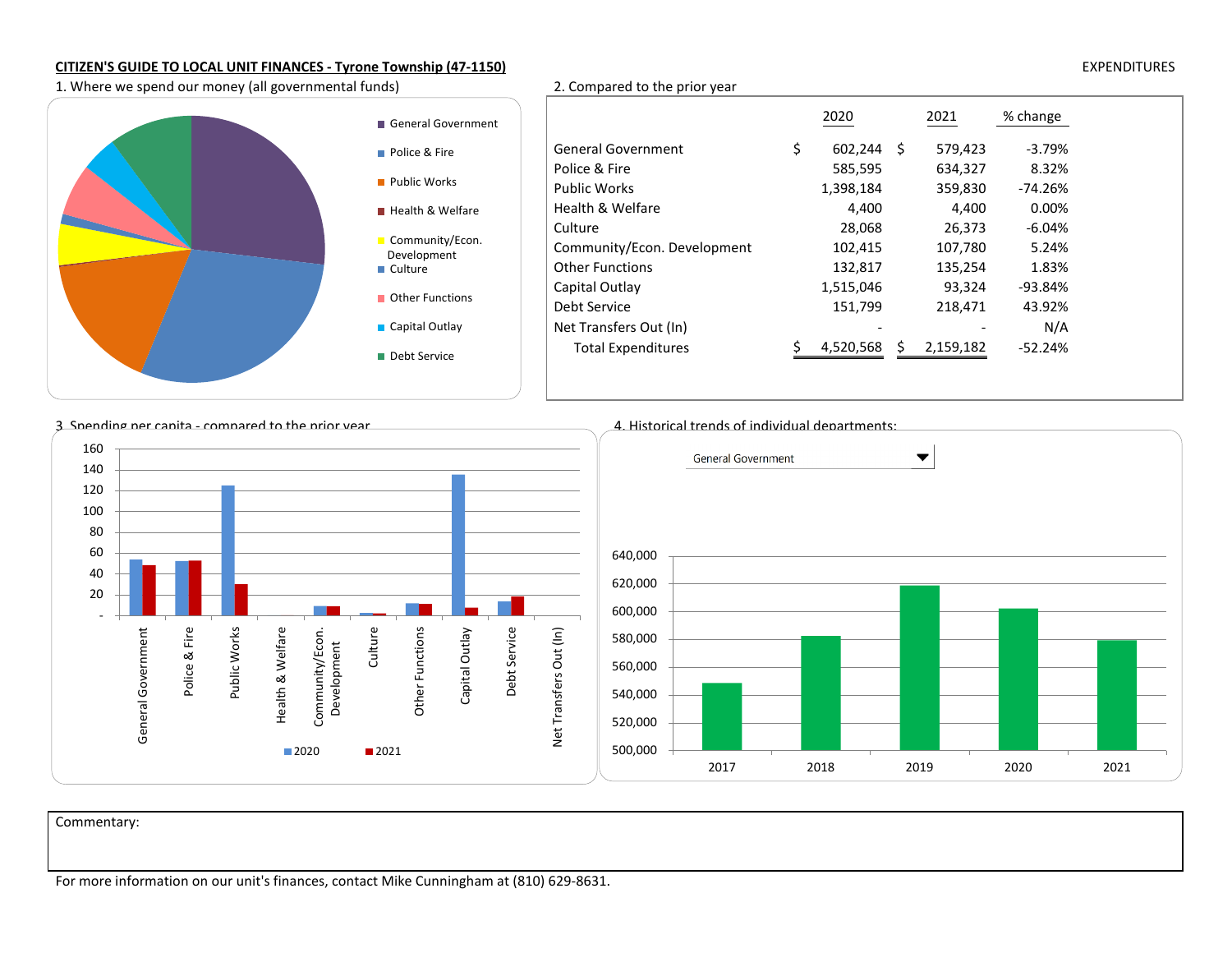1. How have we managed our governmental fund resources (fund balance)? 2. Compared to the prior year



### 2020 <sup>2021</sup> % change Revenue 4,313,001 2,948,756 -31.63% $-52.24%$ Expenditures 1,520,568 2,159,182<br>
Surplus (shortfall) 1,207,567 789,574 -480.39% Surplus (shortfall) Fund balance, by component:Nonspendable 2,559,309 2,559,123 -0.01%<br>Restricted 2,090,927 2,244,107 7.33% 7.33% Restricted 2,090,927 2,244,107 7.33%0.00% Committed 500,000 500,000 0.00% $-6.83%$ Assigned 1,369,509 1,275,984 -6.83% 27.58% Unassigned 2,646,837 3,376,942<br>total fund balance 9,166,582 9,956,156 8.61% total fund balance







Commentary:



FINANCIAL POSITION